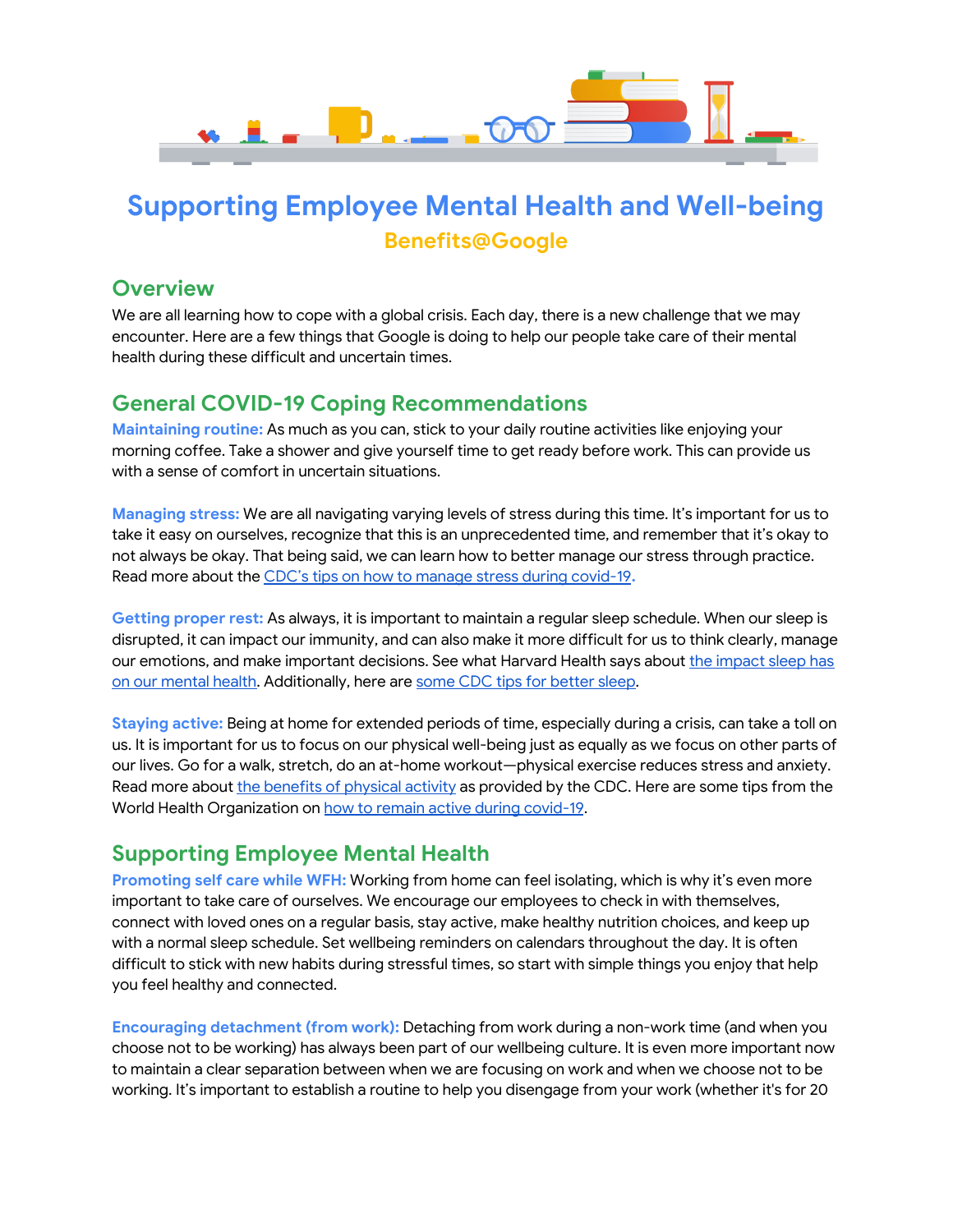minutes or 2 hours) to allow your mind and body to reset. Some Googlers have established a routine of neighborhood walks as a mental commute before or after work. Some Googlers have taken advantage of our Carer's Leave Policy which provides more flexible working arrangements and additional time off for those who need to take care of a loved one. Other Googlers are alternating "No Meeting Days" to make it easier and more predictable swapping off childcare. If you're using Google Calendar for work, customize your hours in your settings and meeting organizers will get a notification when they schedule a meeting outside of your indicated working hours or working days. At Google, we have seen more children, roommates, and pets popping into video Hangout meetings which are a great reminder for us to laugh and take a step back from work.

**Growing resilience:** Resilience is our ability to respond to and recover from stress, which is essential in coping with a complex challenge, like a public health crisis or a major disruption to daily life. Research shows that the skill can be grown, practiced and cultivated by our attitudes and behaviors.

Over the past year, Googlers have participated in resilience trainings, led by our well-being and mental health teams. The course teaches Googlers how to counter negative thoughts, identify daily habits that drain energy, and discover new ways to invest in physical and mental recovery.

Participants also learn how to check-in on their daily T.E.A. (Thoughts, Energy, Attention), a simple activity using questions to identify common points of stress and effectively reframe our mindset in those moments. Googlers tell us they are also using the T.E.A activity with their families and friends to check in on each other.

# T.E.A. Check-in

THOUGHTS<br>
Today my mind is ... Today my energy is... To be my best today,<br>
To refocus I need to ... To change or maintain, I need to ... I will focus on doing...

**Reminding teams to check in on each other:** Finding new ways to maintain culture in a virtual setting can help promote social connectedness and establish safe spaces, even when we're apart. Recently, we launched an online mental health training to help managers be intentional about checking in on the well-being of their teams, and to better understand the signs when team members are struggling. If you have employee resource groups or mentoring programs, opt for virtual 1:1 or group "Office Hours" over [Google](https://blog.google/products/meet/bringing-google-meet-to-more-people) Meet to support community interaction and togetherness. For example, Googlers are continuing to look out for one another through our mental health peer-to-peer support network, called Blue Dot, which has set up virtual listening sessions for those in need of a sympathetic ear.

**Knowing all your options for mental health support:** In difficult times, it's okay to not be okay or feel like you aren't operating at your best. Over 75 percent of U.S. [companies](https://www.eapassn.org/faqs) with 251-1000 employees